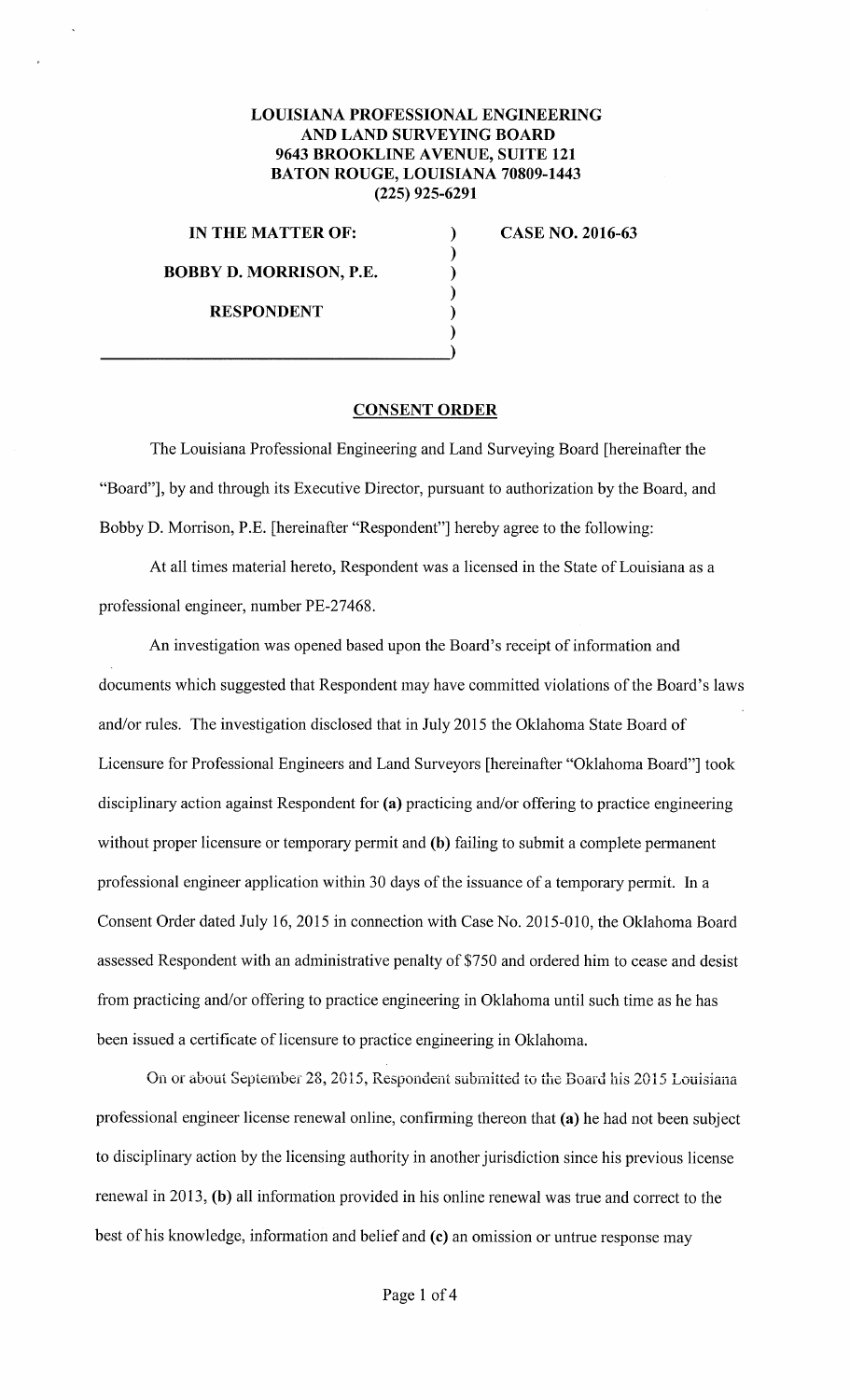constitute fraud, deceit, material misstatement, perjury or the giving of false or forged evidence under the Board's licensure law.

La. R.S. 37:698(A)(l) prohibits licensees from committing any fraud, deceit, material misstatement or perjury, or the giving of any false or forged evidence, in applying for a renewal license with the Board. La. R.S. 37:698(H) permits the Board to take disciplinary action against persons who violate La. R.S.  $37:698(A)(1)$ , upon a finding of guilt following the preferral of charges, notice and hearing and a majority vote of its entire membership authorized to participate in the proceeding. La. R.S. 37:698(A)(l) and La. R.S. 37:698(H) were in effect at all times material hereto.

It is undisputed that **(a)** in July 2015 Respondent was subject to disciplinary action by the licensing authority in another jurisdiction and **(b)** on or about September 28, 2015 Respondent falsely stated on his 2015 Louisiana professional engineer license renewal that he had not been subject to disciplinary action by the licensing authority in another jurisdiction since his previous license renewal in 2013.

By letter dated August 30, 2017, the Board gave notice to Respondent that it was considering the preferral of charges against Respondent on the grounds that Respondent may have violated La. R.S. 37:698(A)(1), relative to fraud, deceit, material misstatement or perjury, or the giving of any false or forged evidence, in applying for a renewal license with the Board.

Wishing to dispense with the need for further disciplinary action and to conclude the instant proceeding without further delay and expense, for the purpose of this proceeding only, Respondent and the Board do hereby enter into this Consent Order, in which Respondent of his own free will consents to the issuance of a Consent Order by the Board, wherein Respondent agrees to **(a)** pay a fine of one thousand and no/100 (\$1,000.00) dollars, **(b)** pay administrative costs of eight hundred fifty-seven and 23/100 (\$857.23) dollars, **(c)** successfully complete the Board's online Louisiana Laws and Rules Quiz, **(d)** successfully complete the Board's online Louisiana Professionalism and Ethics Quiz and (e) the publication of this Consent Order on the Board's website and a summary of this matter in the Board's official journal, the *Louisiana Engineer and Surveyor Journal,* and the reporting of this matter to the National Council of Examiners for Engineering and Surveying (NCEES), identifying Respondent by name.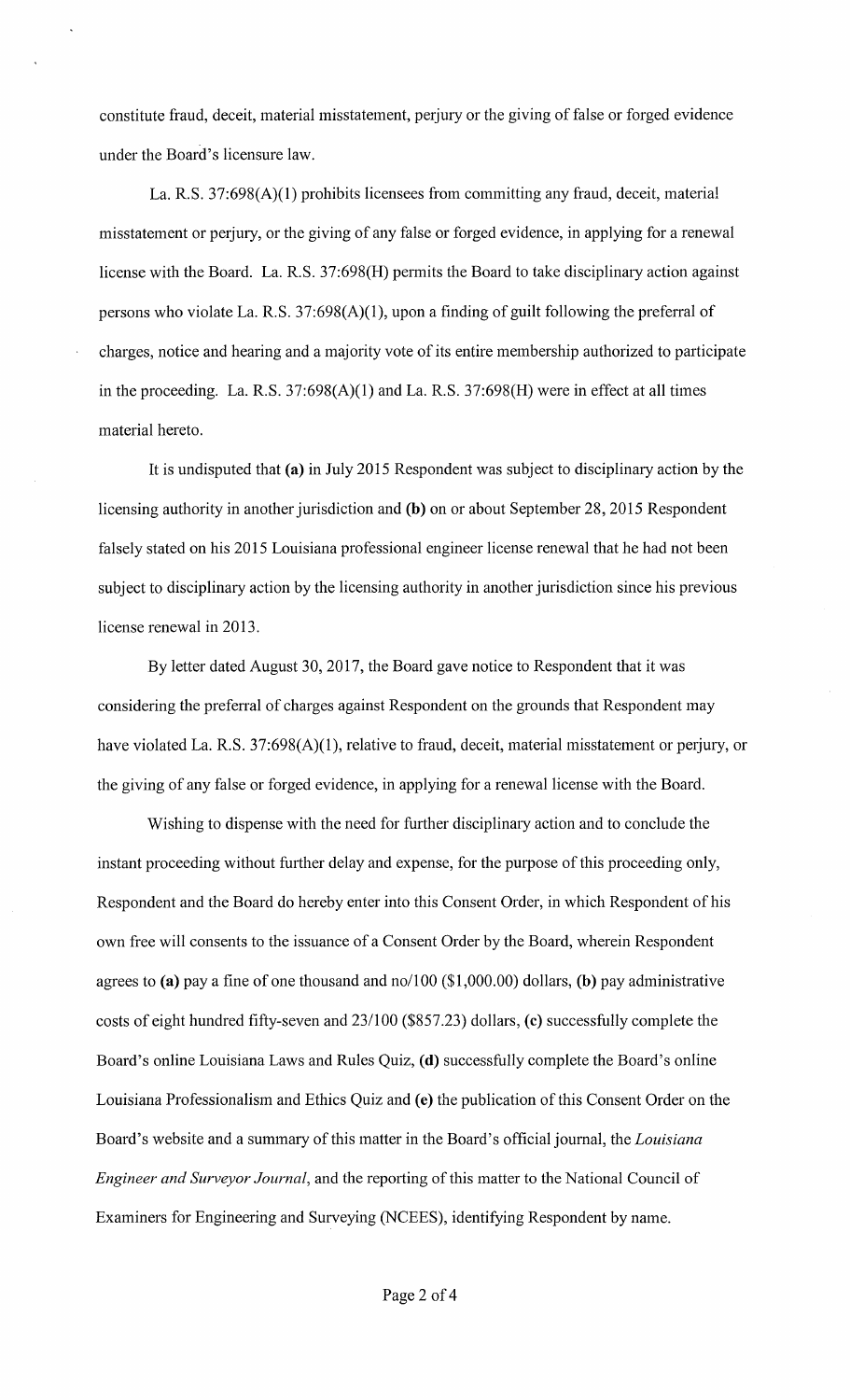Respondent admits that his conduct as set forth above constitutes violations of the above referenced laws and/or rules as stated herein. Respondent acknowledges awareness of said laws and/or rules and states that he will comply with all applicable laws and rules henceforth. Respondent has been advised of his right to be represented by counsel before the Board and/or to appear at any hearing personally or by counsel and present witnesses and evidence in his own behalf, he hereby waives this right and his right to appeal, and he states affirmatively that he has been afforded all administrative remedies due him under the law. Respondent further acknowledges awareness of the fact that the signed original of this Consent Order will remain in the custody of the Board as a public record and will be made available for public inspection and copying upon request.

Therefore, in consideration of the foregoing and by signing this Consent Order, Respondent does hereby waive his right to a hearing before the Board, to the presenting of evidence and witnesses on his behalf, to Findings of Fact and Conclusions of Law in this case, and to judicial review of this Consent Order.

Respondent hereby represents that **(a)** he fully understands the meaning and intent of this Consent Order, including but not limited to its final and binding effect, **(b)** he has voluntarily entered into this Consent Order and that no other promise or agreement of any kind has been made to or with it by any person whatsoever to cause the execution of this instrument and **(c)** the sanctions set forth in this Consent Order do not prevent the Board from taking further disciplinary or enforcement action against Respondent on matters not specifically addressed in this Consent Order.

WHEREFORE, the Louisiana Professional Engineering and Land Surveying Board and Respondent agree that:

1. Respondent shall pay a fine of one thousand and no/100 (\$1,000.00) dollars, which shall be tendered to the Board by certified check payable to the Board, due upon the signing of this Consent Order; and

2. Respondent shall pay administrative costs of eight hundred fifty-seven and 23/100 (\$857.23) dollars, which shall be tendered to the Board by certified check payable to the Board, due upon the signing of this Consent Order; and